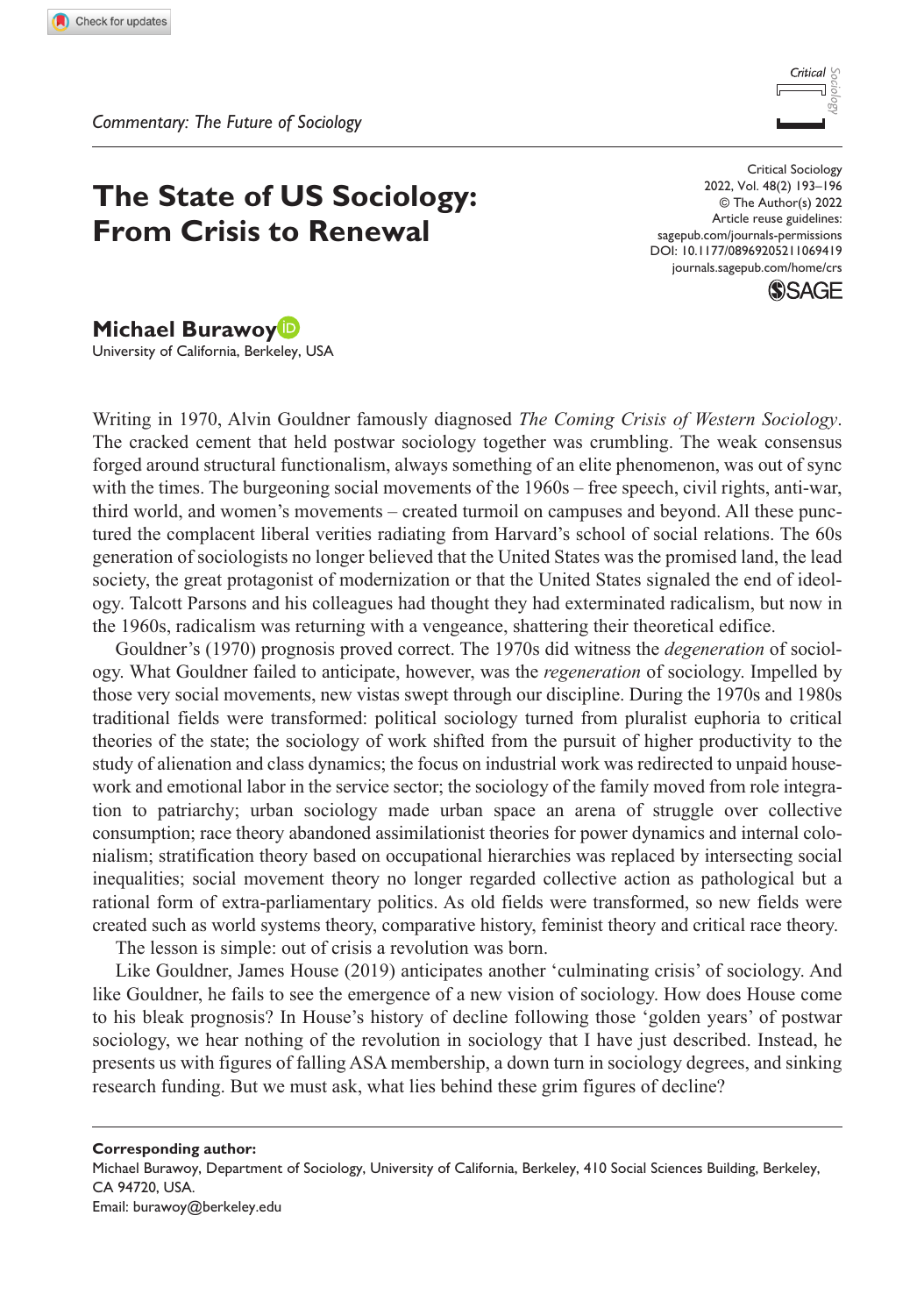With regard to the decline in funding for policy research, House places the blame on Reagan years of supply-side economics that gave short-shrift to the very idea of society and social problems. House points a finger at the over-riding influence of neo-classical economics and cost-benefit analyses, but he also laments sociology's failure to develop a critique of marketization. This is surprising since sociology, from its beginning, has been built on a critique of utilitarianism from Marx, Durkheim, and Weber to Parsons, Habermas, and Bourdieu. Indeed, if one pays attention to the last three decades of sociology, one of its persistent themes has been the critique of neoliberalism emanating from the bourgeoning field of economic sociology, including critical accounts of the Soviet and Chinese market transitions; the assault on labor and the rise of the precariat; the destruction of the environment, climate change, and most recently global pandemics; the rule of finance capital; the rise of the penal state and mass incarceration.

Indeed, sociology itself has become a commodity – shaped by the privatization and corporatization of the university. As state funding for higher education diminished, so universities became revenue seeking machines, taken over by bloated administrative apparatuses. Revenues are extracted from ballooning student tuition, from student dormitories and dining halls, from newfangled and costly special degrees, from inter-collegiate athletics, from corporate investment in research, from wealthy alumni; but also from cost cutting – in particular, replacing tenured track faculty with a poorly paid, contingent labor force of lecturers drawn from the surplus production of PhDs. In the light of these developments, we can appreciate why there might have been a decline in sociology students. Impelled by the rising costs of attendance, strangulating loans and an uncertain job prospects, they turn to careers in engineering or business. If you are paying US\$50,000 plus in tuition at a liberal arts college or at an Ivy League University, you might think twice before committing yourself or your child to a degree in sociology.

But that is not the whole picture. In my own public university, for example, the sociology major has expanded from 150 students in 1976, when House's degeneration begins, to over 600 majors today. And why? Part of the answer lies in the way the new sociology directly addresses the lived experience of student life, especially with broader admissions to universities. This underlines the importance of teaching. There is more to sociology than our impact on public policy. We must also consider our lasting impact on the millions of students we teach. From among them, after all, will arise those who will shape the future of sociology, if not the world.

What am I saying? I am saying that House's 'culminating crisis' is not so much a crisis of sociology but a *crisis of society* – a crisis of society that has called forth *sociologies of crisis* – exposing the commodification of everything, starting with the digitalization of everyday life that turns each of us into unconscious accomplices of capital accumulation – so brilliantly analyzed by Shoshanna Zuboff (2018). To be sure our critique of the dominant trends in society may have reduced the flow of external funds, may have made us unpopular in the corridors of power, may have reduced our presence in the policy world, but our integrity, our responsibility, our mission remain intact inasmuch as we expose the capitalist juggernaut that is destroying planetary life.

Instead of the rise of a new sociology, focused on impending crises, House only sees a discipline mired in fragmentation, division and incoherence. Now, there is some truth to what he says. For sociology has always been a contentious discipline. Sociology, let us not forget, distinguishes itself from economics and political science by taking the standpoint of civil society – a conflict riven arena of organizations, associations, and movements that arose in Western society in the late-19th century. Civil society was and is host to a rowdy science built on competing moral foundations – the Durkheimian research program built on a critique of anomie and inequality, embracing a vision of organic solidarity; the Marxist research program built on the critique of alienation under capitalism and a vision of communism; the Weberian research program built on a critique of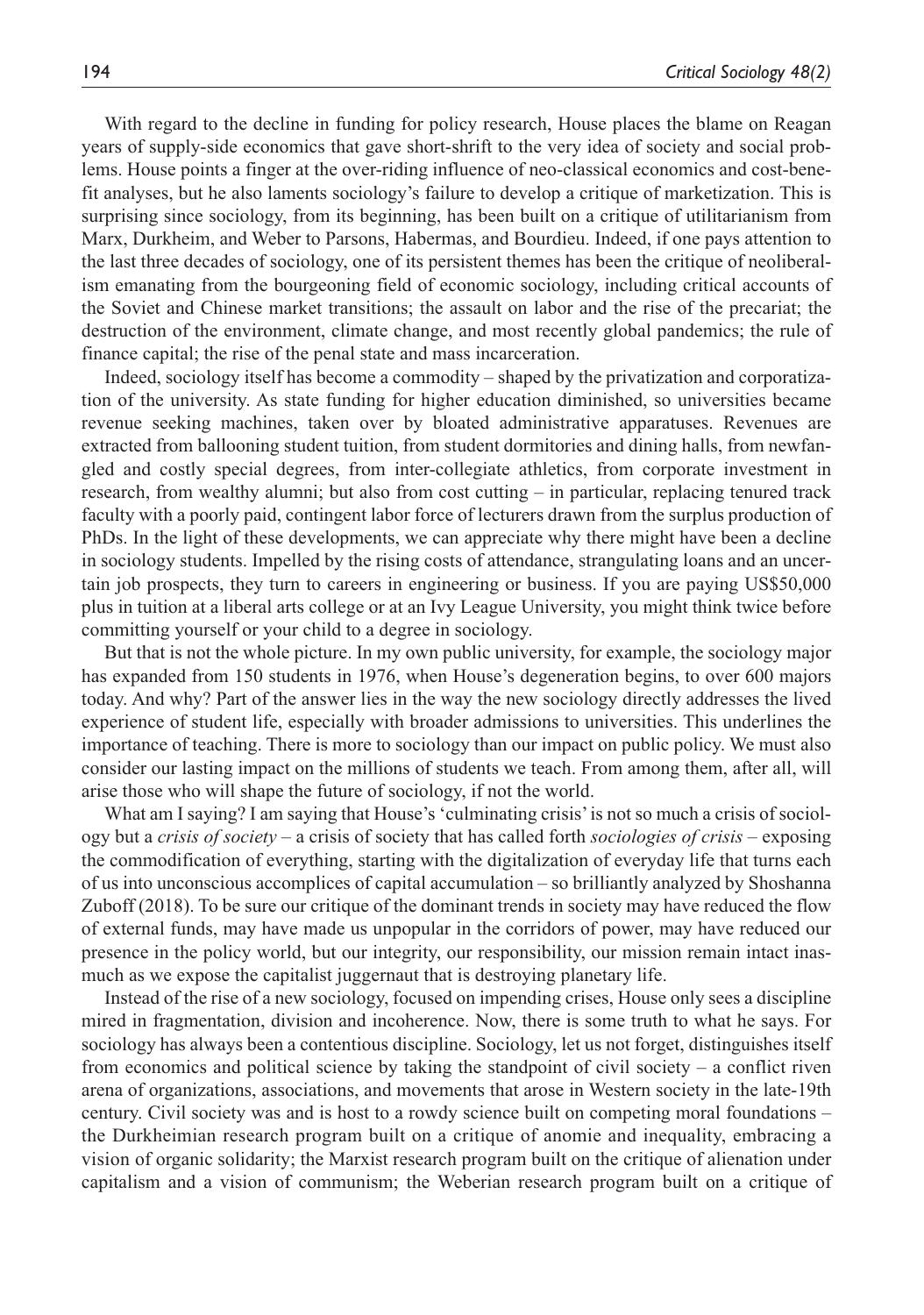rationalization in which the pursuit of a vocation is the only compensation; the feminist program built on the critique of masculine domination. The vitality and appeal of sociology lie in its antagonistic but interconnected research programs that spawn their own anomalies and contradictions that twist and turn with history.

Let me be clear, a science with moral foundations is no less a science for that. It is a science guided by visions and convictions that vitalize empirical research. Morality and science are inextricably bound together. The idea of a moral science is, however, anathema to House. Failing the development of a new 'consensus', which he rightly thinks is not on the cards, he would sever sociology into two: the humanists and philosophers on one side and the scientists doing applied research, like himself, on the other side. He wants to cut away what he regards to be the debilitating virus of critical and public sociology from the professional and policy sociology. That, indeed, would be the end of sociology!

Instead of an excision or a new consensus, I propose a new 'dissensus'. Just as the social movements of the 1960s and 1970s brought about a crisis in the reigning sociology so the wave of social movements of these last 10 years – Occupy, Arab Spring, Indignados, new environmental movements, Black Lives Matter but also the right wing movements inspired by Donald Trump and other populist leaders – these movements do call into question the sociology of today. Just as waves of Marxism and feminism rejuvenated sociology in the 1970s, so today the entry of W.E.B. Du Bois represents a rejuvenating response to the new social movements. Thanks to the leadership of American Sociological Association's President, Aldon Morris, the inspiration of Du Bois is radiating through these historic ASA meetings, encouraging such explorations of Du Boisian sociology as the recent one by José Itzigsohn and Karida Brown (2020).

If any sociologist from the past speaks to us today, it is Du Bois. From among the classics, there is no more contemporary sociologist, especially if we take into account the entire gamut of his writings; from his Durkheimian beginnings in *The Philadelphia Negro* and *The Souls of Black Folk* to his anti-Weberian writings in *Darkwater* and *The Crisis* – the flagship magazine of the NAACP he edited for 25years – to his last 30years of Marxist writings beginning with his magisterial *Black Reconstruction* and his autobiographical *Dusk of Dawn* going on to his global sociology represented in *The World and Africa*. In bringing Du Bois into sociology, we must avoid sanitizing or homogenizing his work. We must resist vindicationalism – celebrating Du Bois as flawless. After all, the excitement of Du Bois lies in the tensions between science and politics, between race and class, between essentialism and historicism, between micro and macro, between structure and agency – all the great tensions that have animated sociology from its birth.

To conclude, Du Bois was the public sociologist par excellence. His steadfast political commitment to social justice, but particularly racial justice in a changing world led to the unfolding of an enormous scholarly corpus that at every juncture contests reigning orthodoxies, a truly novel scholarship. He demonstrates how moral conviction without science is empty and science without moral conviction is blind. He demonstrates there can be no division between humanist and scientific sociology; they are bound together at the hip like Siamese twins. Uniquely, he brings together public, professional, policy and critical sociology, demonstrating the synergy among all four. During his long 95years, Du Bois often looks back; not to lament the passing of some golden age, but to understand the forces driving history to better comprehend the pressures of today and possible futures of tomorrow. There is a persistent utopian moment. From the voices and experience of subaltern peoples, his sociology ascends to the heights of global capitalism, from where it descends back down, to dig over the ground from whence it came. Last but not least, Du Bois feeds off and feeds into the movements of his time – socialist, Pan-African, Harlem Renaissance, civil rights, African independence, and international peace movements – showing us how sociology undergoes permanent revolution.